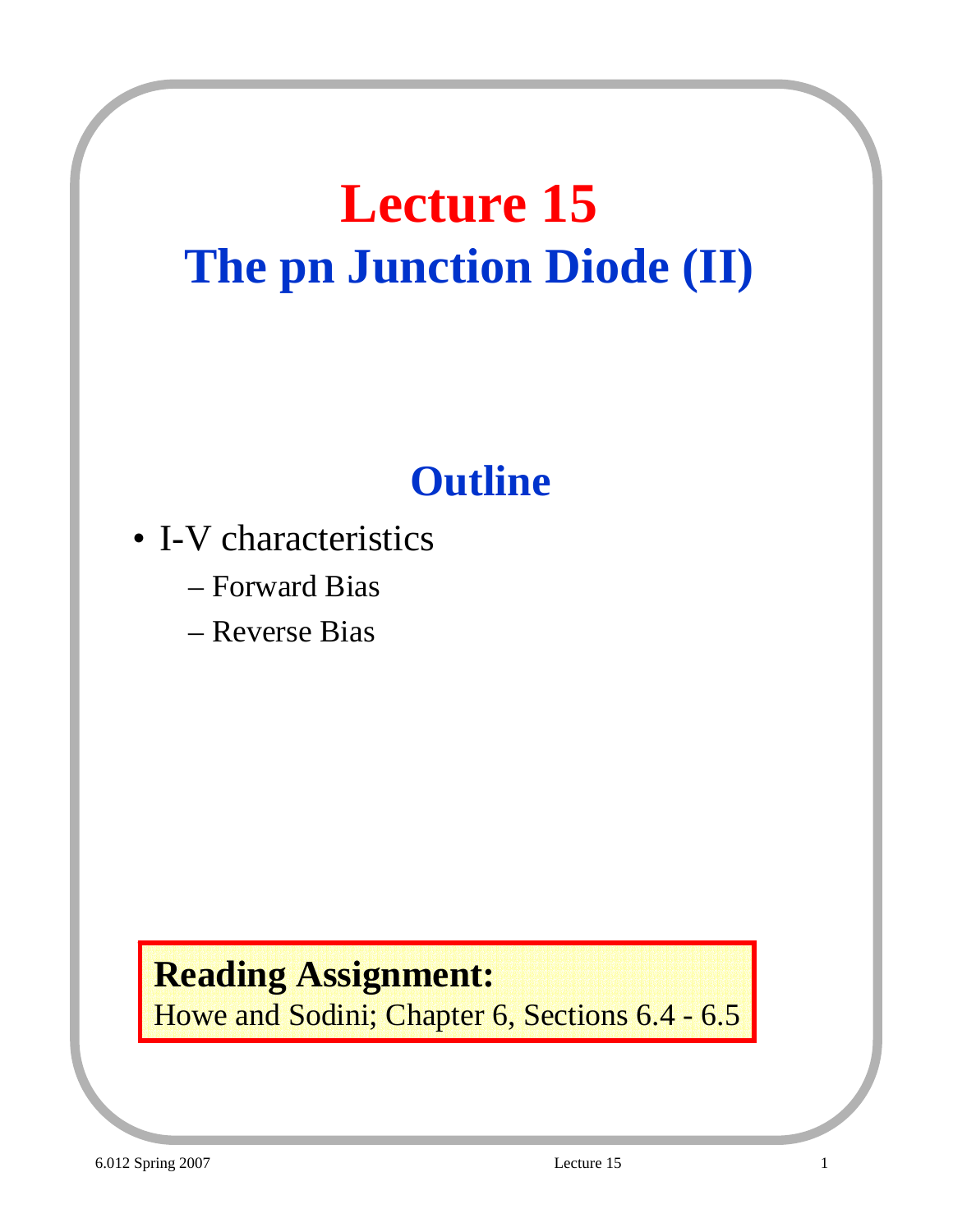### **1. I-V Characteristics (contd.)**

Diode Current equation:

$$
I=I_o\bigg(e^{\left[\frac{V}{V_{th}}\right]}-1\bigg)
$$

**Physics of forward bias:**



- Potential drop across SCR reduced by V  $- \Rightarrow$  minority carrier injection in QNRs
- Minority carrier diffusion through QNRs
- Minority carrier recombination at contacts to the QNRs (and surfaces)
- Large supply of carriers injected into the QNRs

$$
I \propto e^{\frac{V}{V_{th}}}
$$

⇒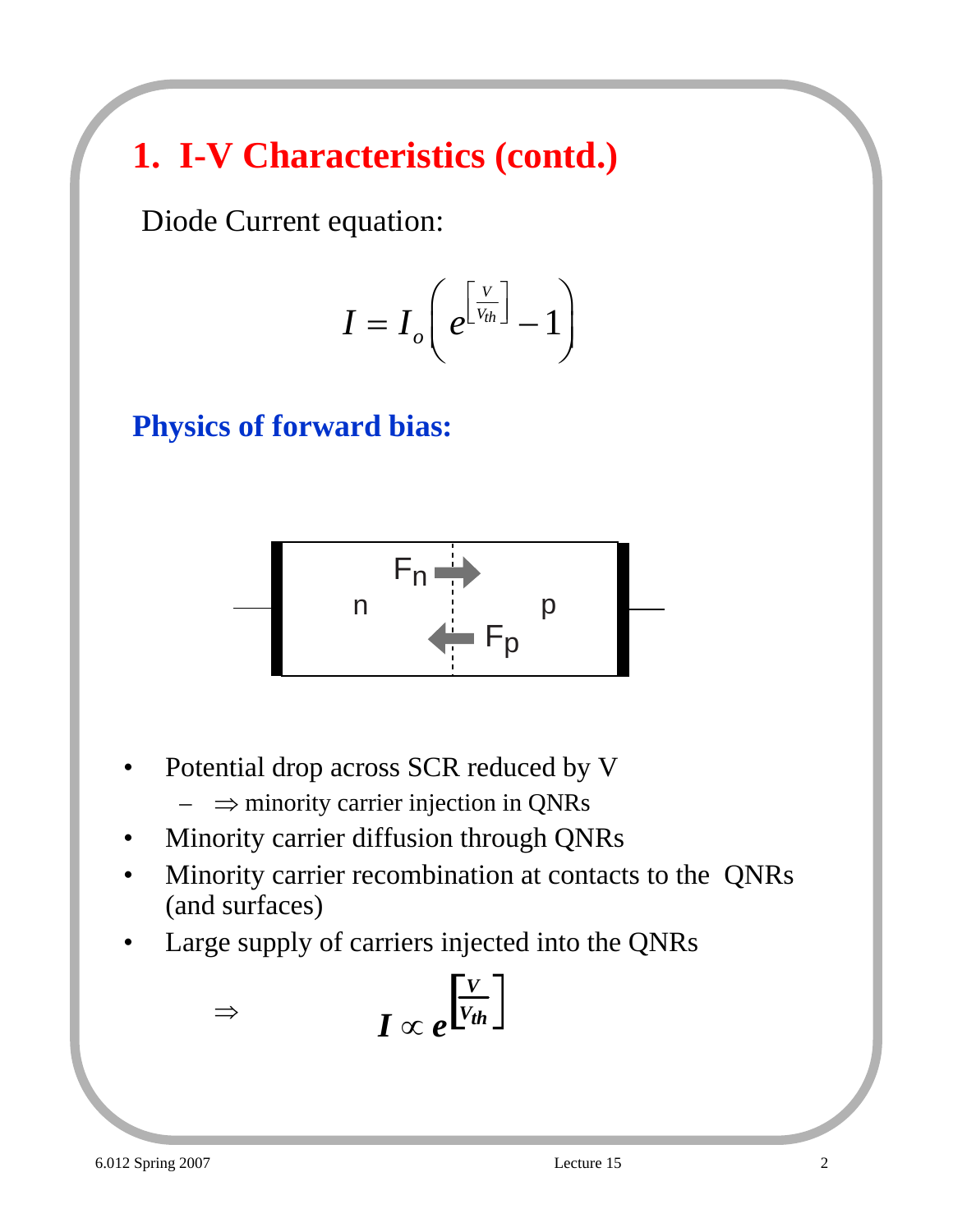

#### **Physics of reverse bias:**

- Potential drop across SCR increased by V
	- $\Rightarrow$  minority carrier extraction from QNRs
- Minority carrier diffusion through QNRs
- Minority carrier generation at surfaces  $\&$  contacts of QNRs
- Very small supply of carriers available for extraction
	- $\rightarrow$   $\rightarrow$  I saturates to small value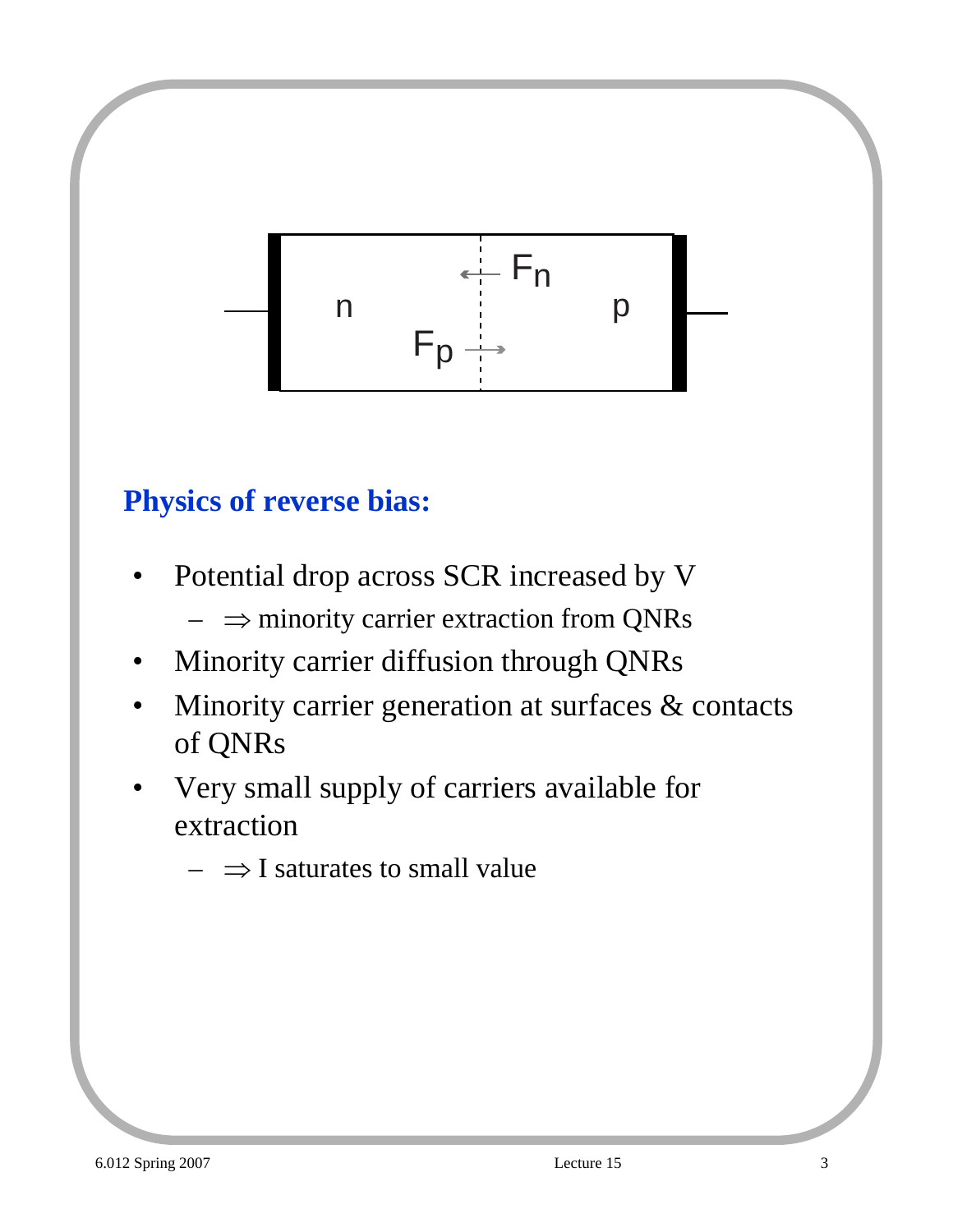#### **Development of analytical current model:**

- 1. Calculate the concentration of minority carriers at edges of SCR;
- 2. Find the spatial distribution of the minority carrier concentrations in each QNR;
- 3. Calculate minority carrier diffusion current at SCR edge.
- 4. Sum minority carrier electron and hole diffusion currents at SCR edge.

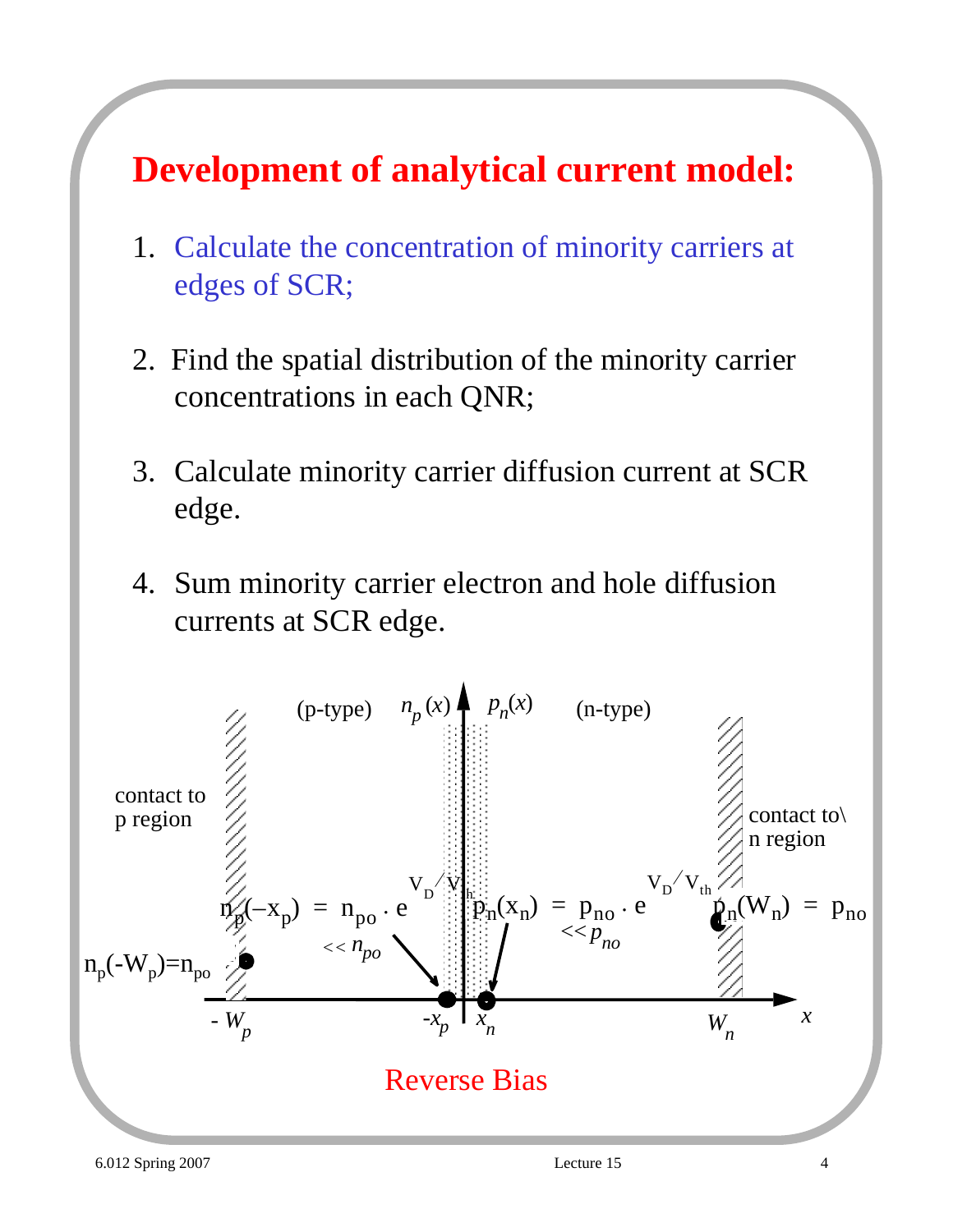### Total and Excess Concentrations

### Forward Bias (Step 1)

Total Carrier Concentration (n & p)



Excess Carrier Concentration (n' & p') - Subtract  $n_{po}$  and  $p_{no}$ 

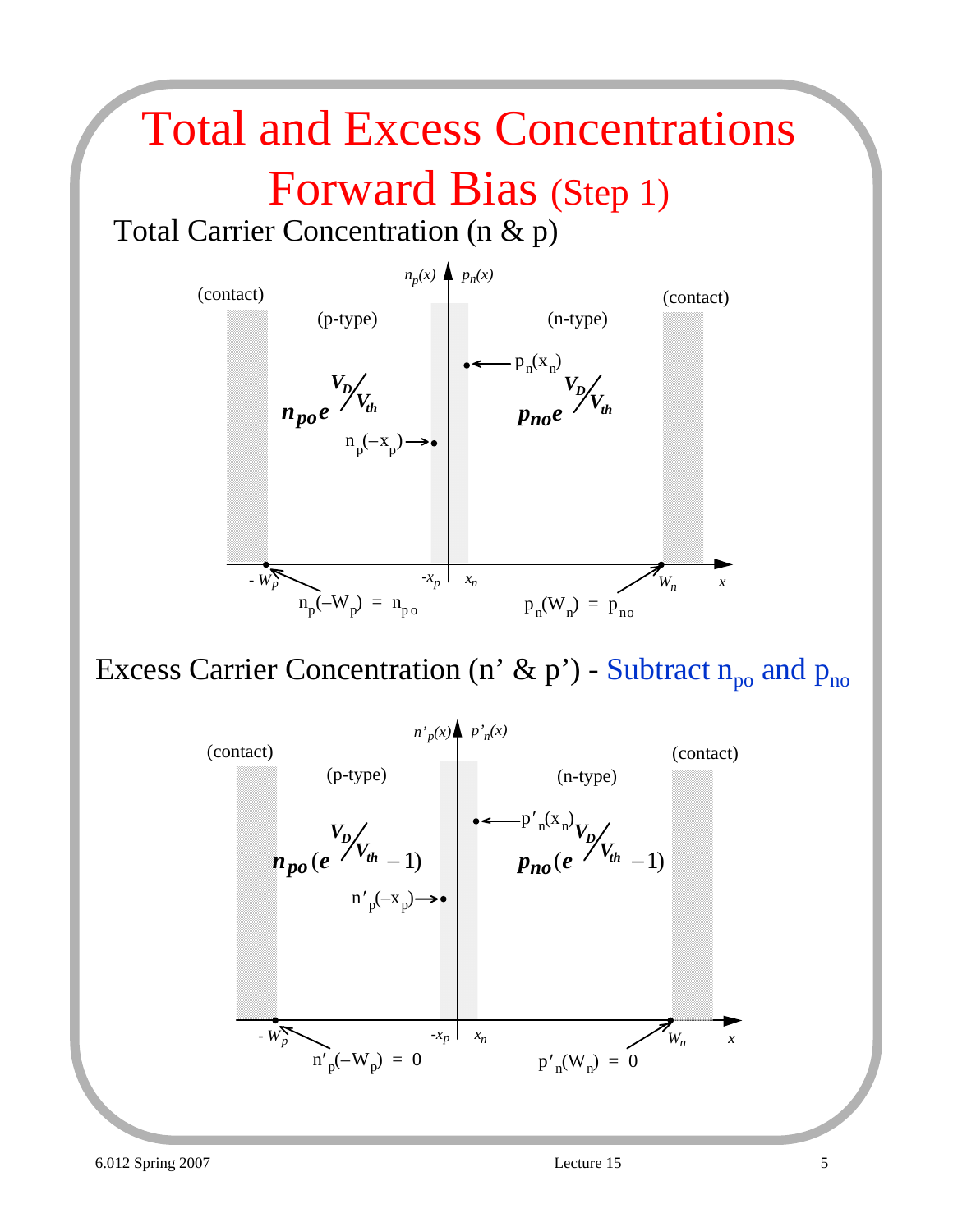### Steady-State Diffusion Ink Diffusion Example

- Flux is number of ink molecules passing a plane/cm<sup>2</sup>-sec
- No molecules vanish in the water (NO recombination)
- Ink concentration is a constant at  $x = 0$
- Ink concentration is zero at  $x = W$  (ohmic contact)
- Result Ink concentration falls linearly from  $x=0$  to  $x=W$

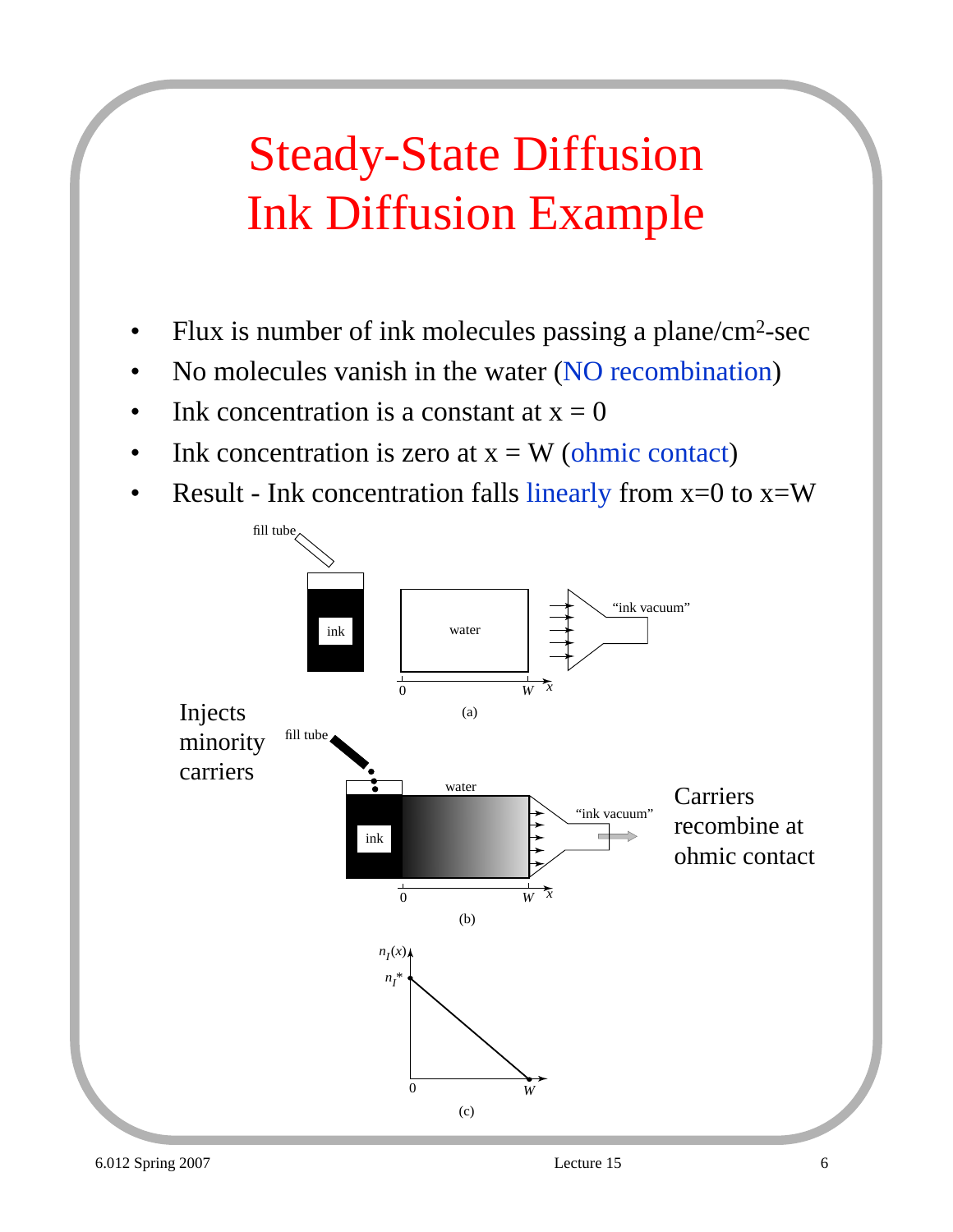#### Minority Carrier Spatial Distribution (Step 2)

• Concentration linearly decreases from SCR edge to ohmic contact. The expressions assumes no recombination in the QNR.

$$
n' p(x) = n' p(-x_p) + \left(\frac{n' p(-x_p)}{W_p - x_p}\right) \bullet \left(x + x_p\right)
$$

$$
p'_{n}(x) = p'_{n}(x_{n}) - \left(\frac{p'_{n}(x_{n})}{W_{n}-x_{n}}\right) \bullet (x-x_{n})
$$



Steady-state---> minority carriers are continuously injected across the junction to maintain the value at the SCR edge set by the applied bias. The same number continuously recombine at ohmic contact.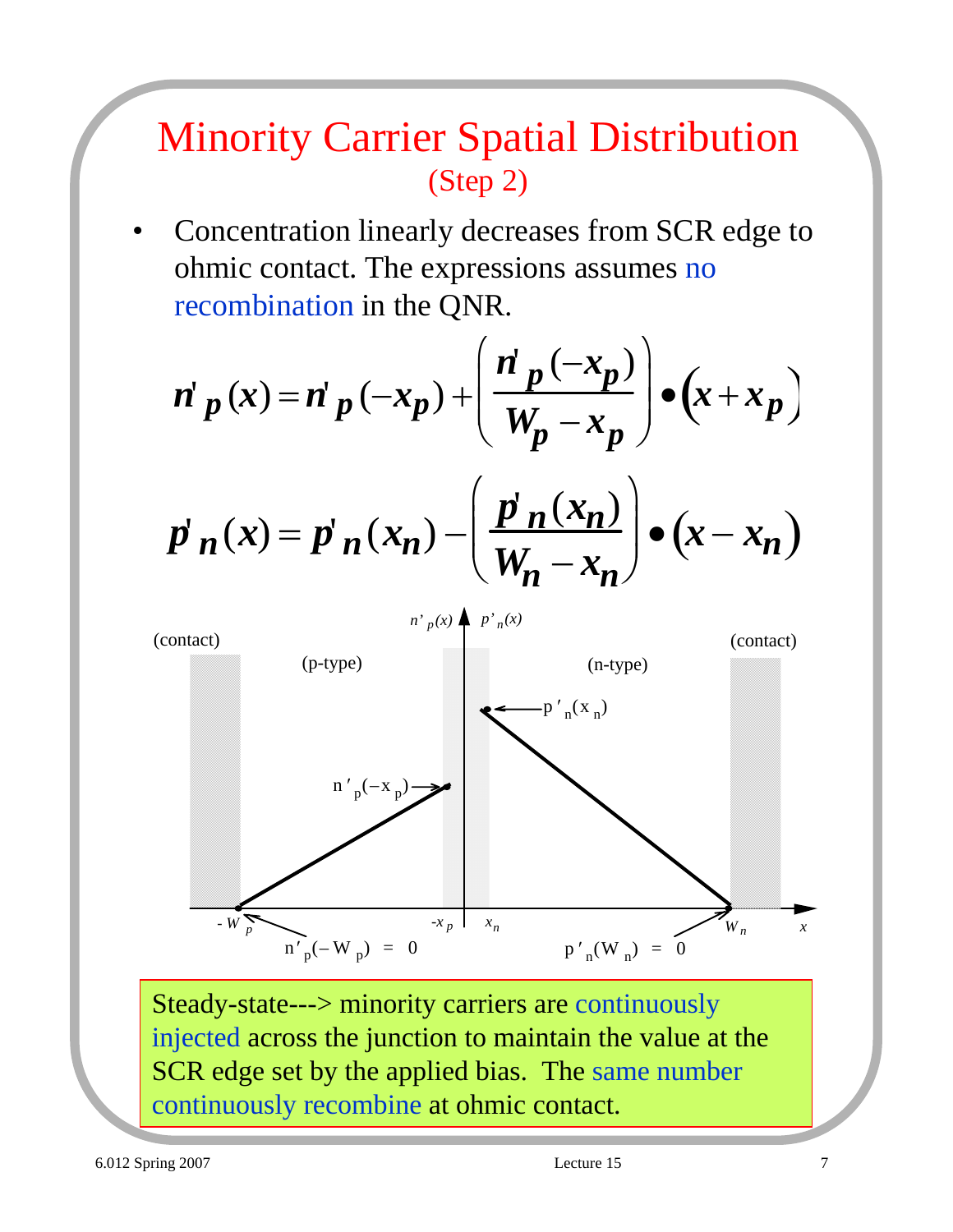### Minority Carrier Diffusion Current at SCR Edge (Step 3)

- Gradient in minority carrier concentrations across the n & p QNRs
- $n = n_0 + n' \longrightarrow dn/dx = dn'/dx$
- Transport occurs by diffusion
- Ignore drift component since minority carriers

#### At  $-x_p$  electron diffusion current:

$$
J_n = qD_n \frac{dn'p}{dx} = qD_n \left( \frac{n'p(-x_p) - 0}{W_p - x_p} \right)
$$

$$
J_n = qD_n \frac{n_{po} (e^{\frac{V}{V_{th}}}-1)}{W_p - x_p}
$$

$$
J_n = q \frac{n_i^2}{N_a} \cdot \frac{D_n}{W_p - x_p} \cdot \left[ e^{\left(\frac{V}{V_{th}}\right)} - 1 \right]
$$

 $\lfloor$ 

⎦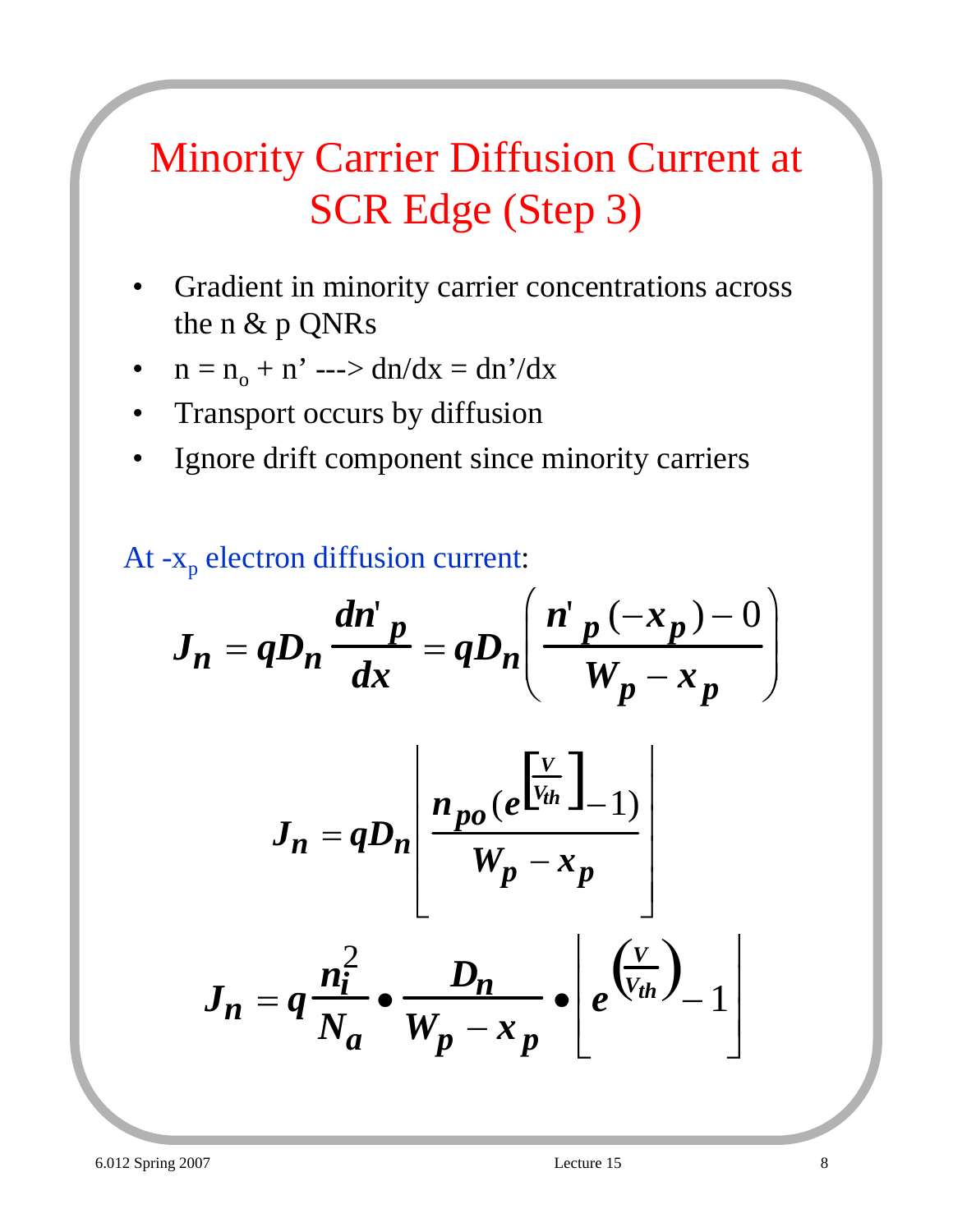## Sum minority carrier diffusion currents at SCR edge (Step 4)

Hole diffusion current at  $x_n$  by same reasoning:

$$
J_p = q \frac{n_i^2}{N_d} \cdot \frac{D_p}{W_n - x_n} \cdot \left[ e^{\left(\frac{qV}{kT}\right)} - 1 \right]
$$

$$
J = J_n + J_p = q n_i^2 \left( \frac{1}{N_a} \cdot \frac{D_n}{W_p - x_p} + \frac{1}{N_d} \cdot \frac{D_p}{W_n - x_n} \right) \cdot \left[ e^{\frac{qV}{kT}} - 1 \right]
$$

Current is:

$$
I = qAn_i^2 \left( \frac{1}{N_a} \bullet \frac{D_n}{W_p - x_p} + \frac{1}{N_d} \bullet \frac{D_p}{W_n - x_n} \right) \bullet \left[ e^{\left( \frac{qV}{kT} \right)} - 1 \right]
$$

Often written as:

$$
I = I_o \left[ e^{\left( \frac{qV}{kT} \right)} - 1 \right]
$$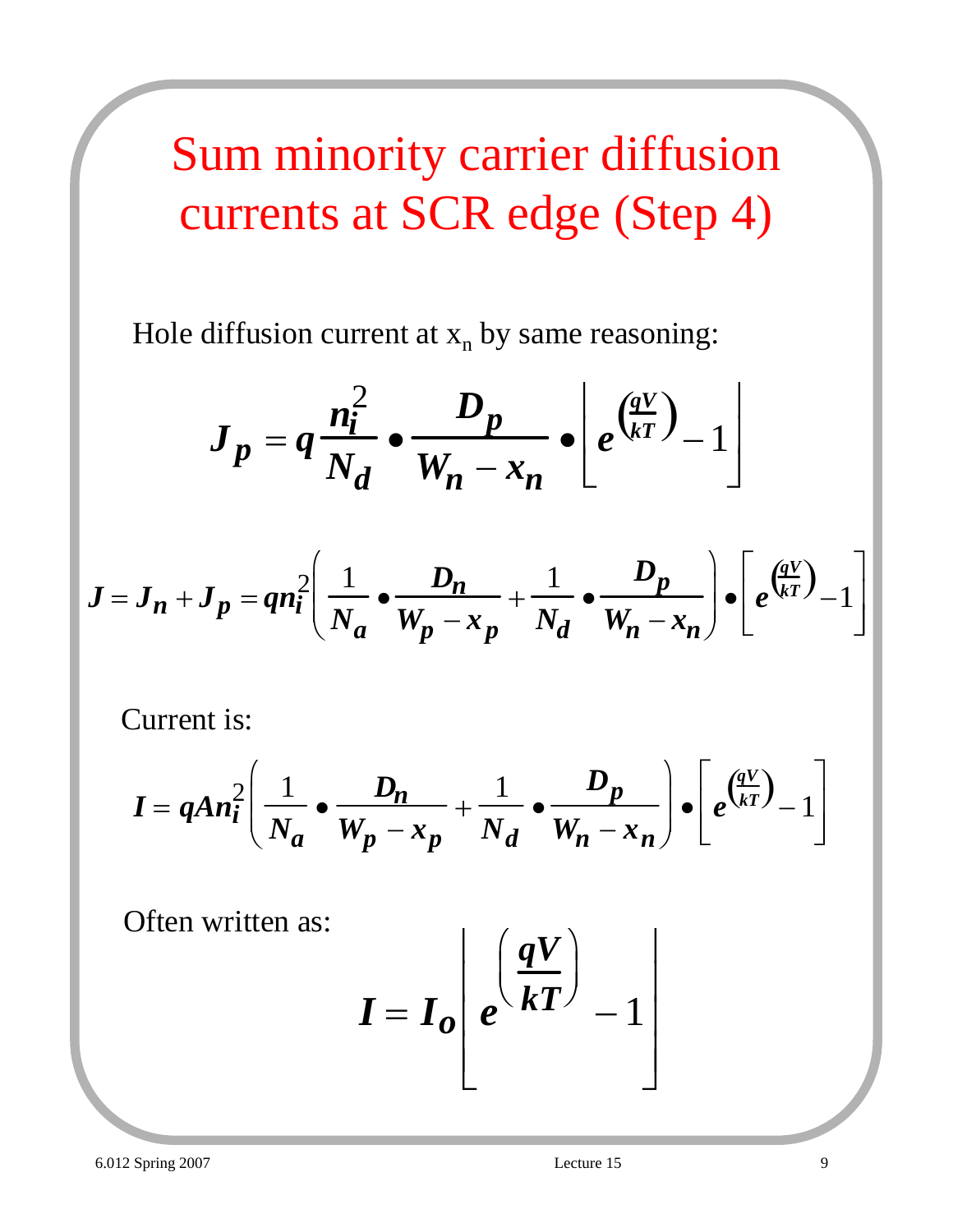### Picture of Total Diode Current Forward Bias

- Minority carriers are injected from the other side of the junction
- Minority carriers diffuse from SCR edge to the ohmic contact with no recombination and recombine at contact
- Total current found by summing the minority carrier diffusion currents at SCR edges and assuming no recombination in SCR



•Majority carriers are transported to the junction from the ohmic contact by drift and diffusion.

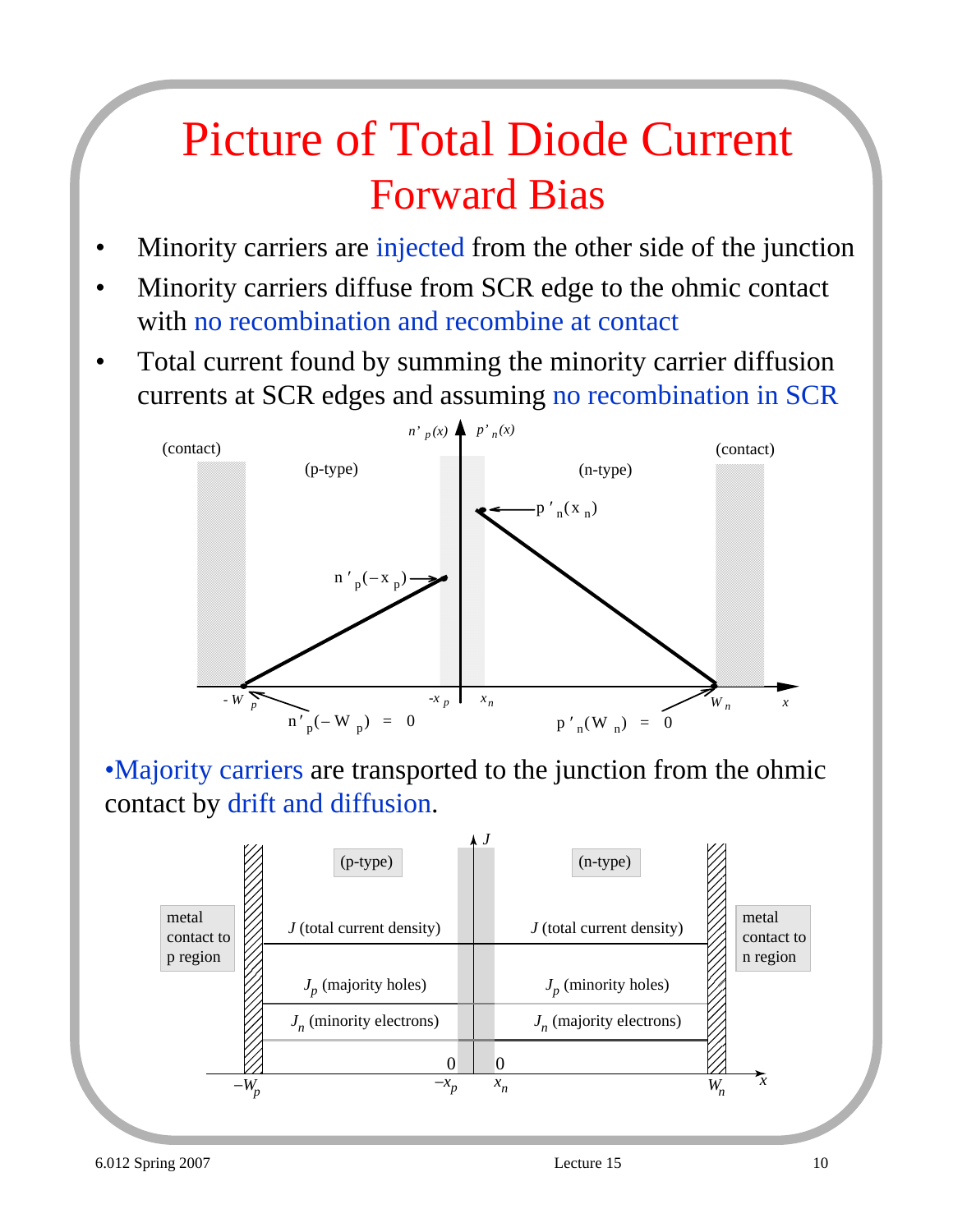### Minority Carrier Spatial Distribution ( Reverse Bias)

- Diode current derivation same for forward and reverse bias. (same equations for spatial distribution)
- Minority carrier concentration at SCR is near zero under reverse bias.
- Concentration linearly increases from SCR edge to ohmic contact.
- Minority carriers flow from contacts to SCR and are swept across the junction.

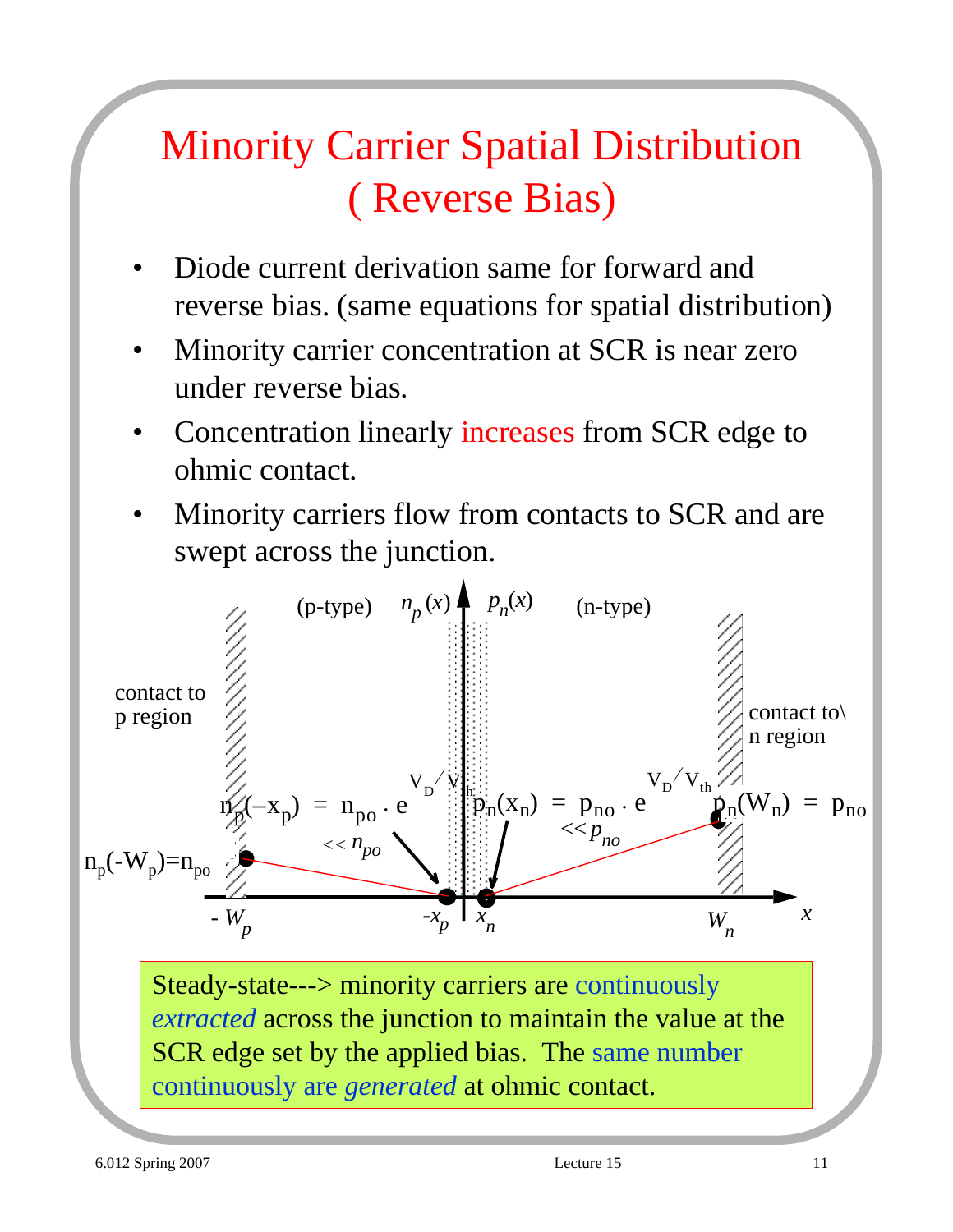#### **I-V Characteristics**

Diode Current equation:

$$
I = I_o \left[ e^{\left( \frac{V}{V_{th}} \right)} - 1 \right]
$$